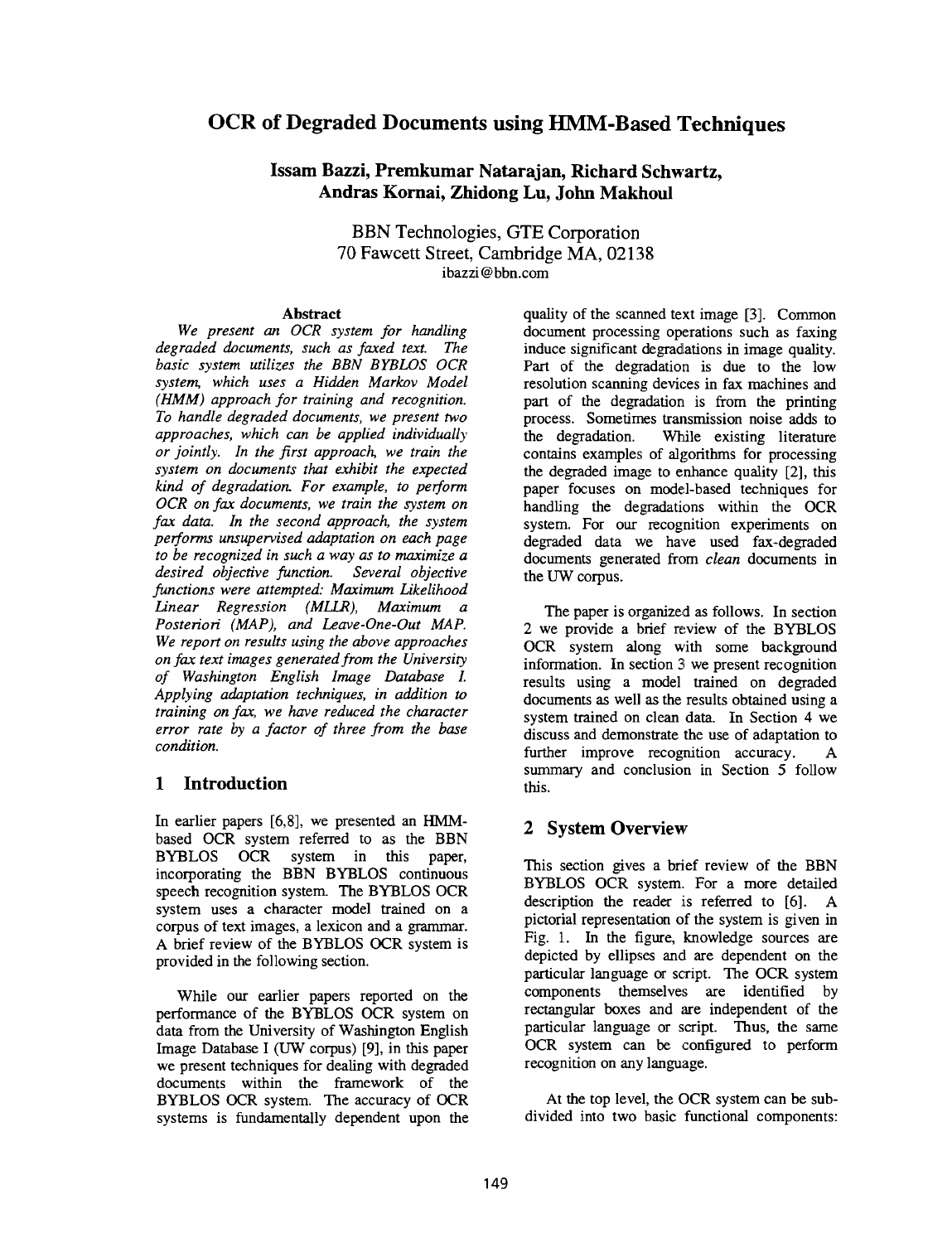training and recognition. Both, training and recognition share a common pre-processing and feature extraction stage. The pre-processing and feature extraction stage starts off by first deskewing the scanned image and then locating the positions of the text lines on the deskewed image.



Figure 1: Block diagram of BBN BYBLOS OCR system

The feature extraction program computes a feature vector as a function of the horizontal position within a line, see Fig. 2. First, each line of text is horizontally segmented into a sequence of thin, overlapping, vertical strips called frames ( one frame is shown in Fig. 2). For each frame we then compute a language-independent, feature vector that is a numerical representation of the frame.



. Figure 2: Feature extraction on a line of English text

The OCR system models each character with a multi-state, left-to-right HMM. Each state has an associated output probability distribution over the features. The number of states and the allowable transitions are system parameters that can be set. For our experiments we have used 14-state, left-to-right HMMs with the topology shown in Fig. 3. Training is performed using the Baum-Welch or Forward-Backward algorithm,

which aligns the feature vectors with the character-models to obtain maximum likelihood estimates of HMM parameters.



Figure 3: Figure shows a 14-state, left-to-right HMM with self-loops and skips

For our system the HMM parameters are the means and variances of the component gaussians in the gaussian mixture model of the state output probabilities, the mixture component weights and the state transition probabilities. On the other hand during recognition we search for the sequence of characters that is most likely given the feature-vector sequence and the trained character-models, in accordance with the constraints imposed by a lexicon and/or a statistical grammar. The use of a lexicon during recognition is optional but its use generally results in a lower Character Error Rate (CER). The lexicon is estimated from a suitably large text corpus. Typically the grammar (language model), which provides the probability of any character or word sequence, is also estimated from the same corpus.

A significant advantage of HMM-based systems is that they provide a languageindependent framework for training and recognition. At the same time, they do not require the training data to be segmented into words or characters, i.e., they automatically train themselves on non-segmented data.

#### 3 **Training on Fax**

The most straightforward way to improve recognition perfonnance on degraded data is to train on data that has been subjected to a similar degradation process. In this section we present our results with fax-degraded data.

## **3.1 Parallel Fax Corpus**

For our English OCR experiments we used data from the UW corpus. The UW corpus consists of 958 pages scanned from technical articles containing more than 11000 zones of text. For our experiments we randomly selected 95 zones for training and 36 zones for testing. To generate the fax-degraded documents, the selected documents from the UW corpus were first printed on paper. The printed images were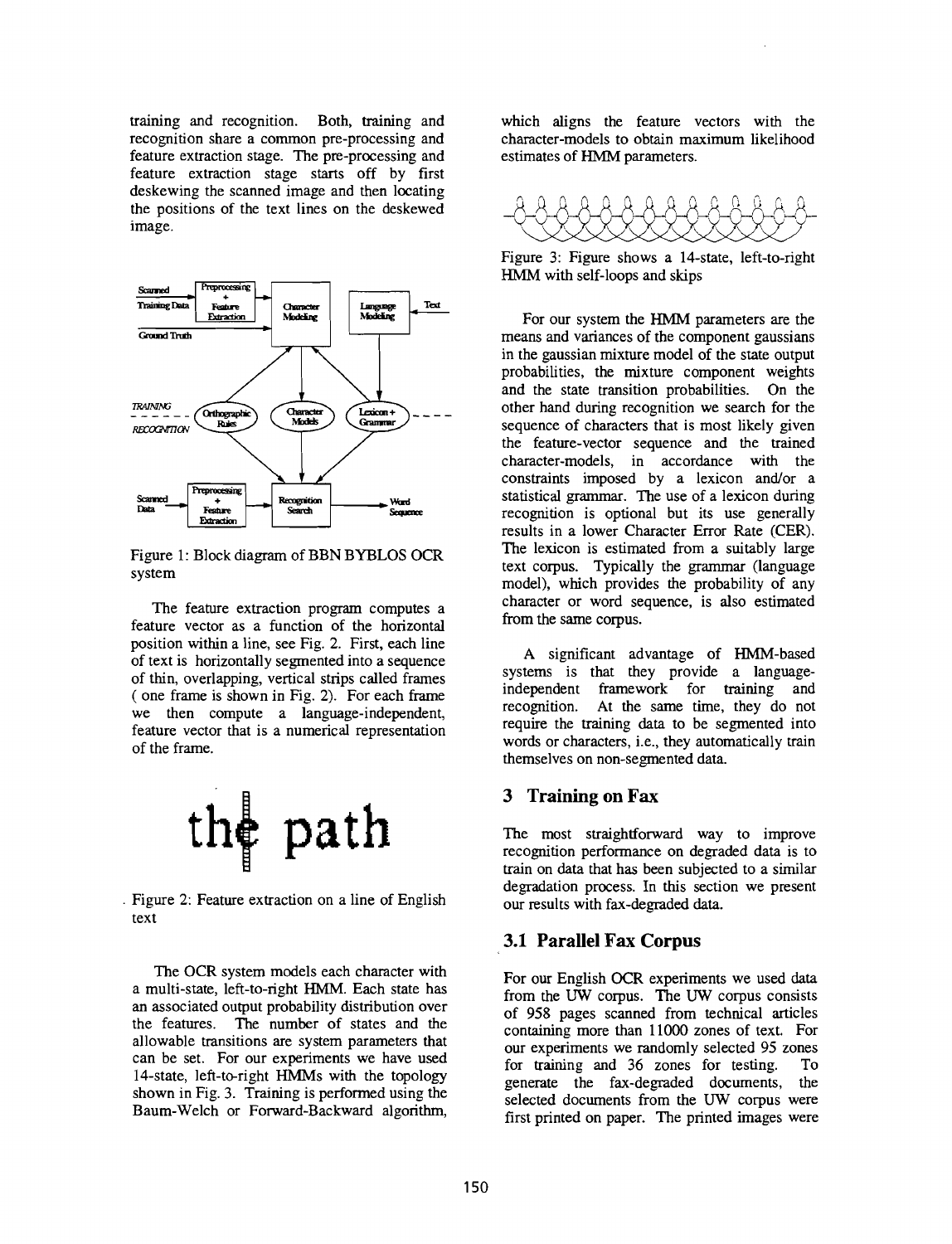then faxed from one plain paper fax machine to another and the faxed images were scanned into bitmaps on the computer. The procedure used for generating the faxed data resulted in faxdegraded training and test corpora that mirrors the clean data from the UW English database. Also, this design allows us to compare the recognition results on the degraded documents with the results on corresponding *clean*  documents from the UW corpus.

## 3.2 **Fax Training Results**

In our first set of experiments we trained the system using three different training data sets: clean data alone, fax data alone and a mixture of the clean and fax data. For each training condition we tested the system on both clean and faxed data. The output of the recognizer was compared with the reference transcriptions and the average character error rate (CER) was measured by adding the number of substitutions, deletions and insertions to obtain the total number of errors, and then dividing the total number of errors by the total number of characters in the reference transcriptions. The CER's for different training conditions are listed in Table 1.

Table 1: Character Error Rates Under Different Training Conditions

| Training      | CER $%$      | CER $%$    |  |
|---------------|--------------|------------|--|
|               | (Clean Test) | (Fax Test) |  |
| Clean Only    | 0.6          | 5.3        |  |
| $Clear + Fax$ | 7.6          | 2.7        |  |
| Fax Only      |              | フフ         |  |

For the model trained on clean data alone, the CER on the fax data, 5.3%, is about nine times higher than the CER on clean data,  $0.6\%$ . By training the system on the fax training data we were able to bring down the error rate on the fax test data from 5.3% to 2.2%. At the same time the CER on clean data increased from 0.6% to 1.0%. With the aim of restoring the performance on clean data while maintaining the improved accuracy on the fax data we trained our system on a mix of the clean and fax training. Using this system we achieved a CER of 0.6% on clean data and 2.7% on faxed data

The fact that a model trained on fax data alone yields a CER of 2.2% on the fax test set while the model trained on clean data alone

yields a CER of 0.6% on the clean test set indicates that the recognition of fax documents is an inherently more diffIcult problem than the problem of recognizing clean documents. In the next section we discuss the use of powerful adaptation techniques to further improve the accuracy of recognition on fax-degraded documents.

## **4 Adaptation**

Adaptation is the process of adjusting the parameters of an initial trained model so as to improve performance on a particular document. Adaptation techniques for HMMs have been used earlier by researchers in the speech community [4,5]. For example in speech recognition systems, a speaker-independent (SI) model is first trained on speech data from many speakers. At recognition time, the SI model is then adapted to each speaker to better model the finer variations for that particular speaker. Similarly for OCR, we can first train a Document Independent (DI) model on data from many documents. We may then adapt the parameters of this DI model using adaptation data for a particular document in such a way as to improve the recognition accuracy for that document.

Adaptation techniques can be broadly divided into two categories: supervised adaptation and unsupervised adaptation. adaptation the character transcriptions for the adaptation data are provided whereas in unsupervised adaptation we first use the DI model to recognize the document and then use the errorful, recognized text as the transcriptions for the adaptation data. Using the adapted model we can then recognize the document again, typically with higher accuracy.

In the following we present a brief description of unsupervised adaptation using two popular objective functions, the Likelihood function and the Posterior probability. The technique based on maximizing the Likelihood function of the adaptation data is referred to as the Maximum Likelihood Linear Regression (MLLR) technique while the technique based on maximizing the posterior probability of the adaptation data is referred to as the Maximum A Posteriori (MAP) technique. In both cases, the technique must deal with the fact that we do not have sufficient data to re-estimate all the parameters.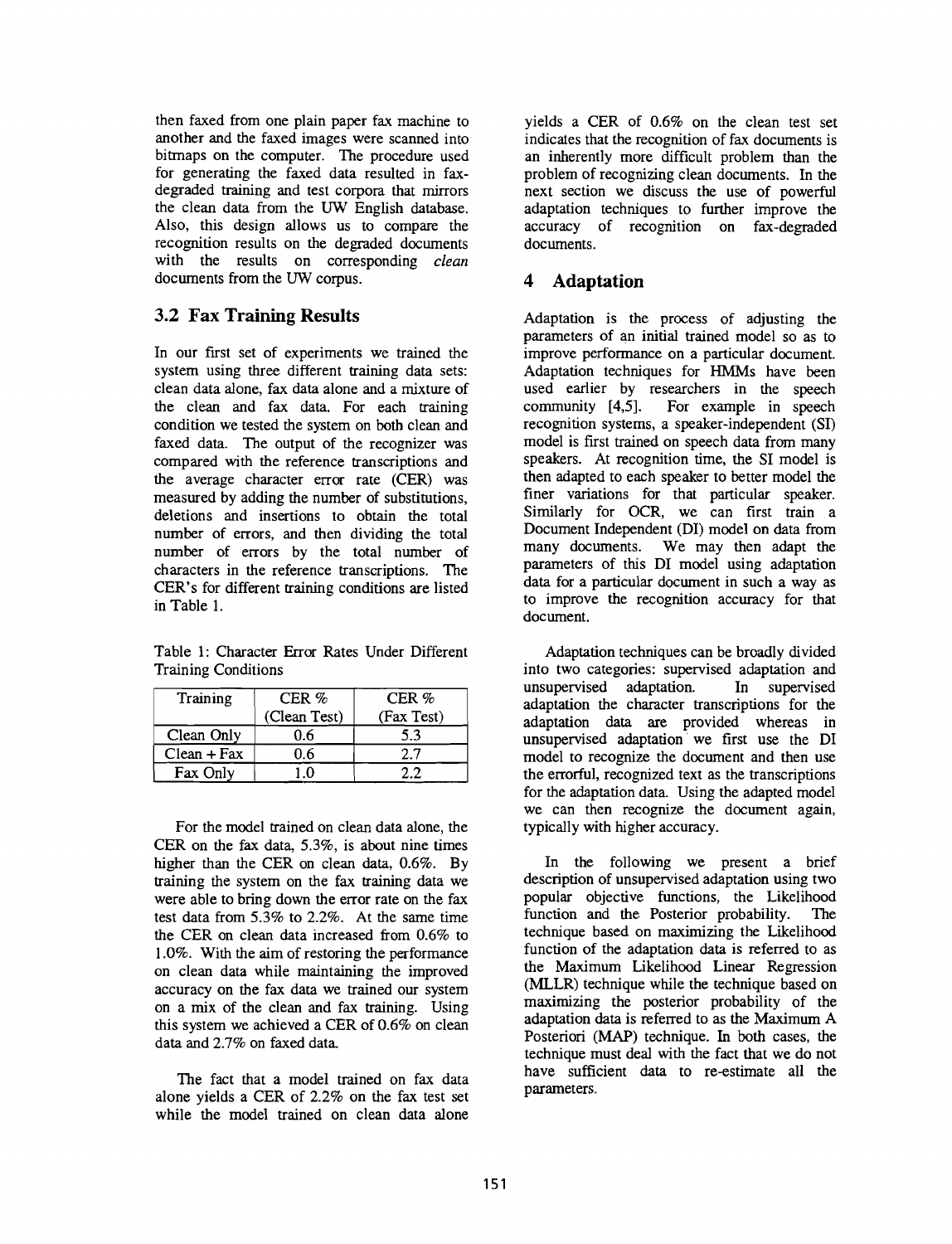#### 4.1 MLLR Adaptation

The MLLR technique handles the datainsufficiency problem by first segmenting the gaussians into a few distinctive sets and then inferring a shared transformation for all the gaussians in each set. In our MLLR adaptation program we only re-estimate the means of the gaussians. Thus, we do not re-estimate transition probabilities, mixture component weights or mixture component covariance's and these parameters take their values from the original model set. Mathematically the MLLR method is described as follows.

$$
\lambda_{\text{mlir}} = \text{argmax}_{\lambda} P(X|\lambda)
$$

where  $\lambda$  is the model parameter vector, X is the observation vector and  $\lambda_{\text{min}}$  is the model parameter vector that maximizes the likelihood function,  $P(X|\lambda)$ .

### 4.2 MAP Adaptation

Unlike the MLLR technique, the MAP approach deals with the lack of data by incorporating prior information into the adaptation process. Usually the prior knowledge is obtained from a prior trammg stage where prior distributions are estimated for the parameters that are to be adapted. The MAP technique infers a separate transformation for each gaussian in the model. Since a larger number of transformations are estimated, MAP adaptation typically requires more data than the MLLR technique. In addition the MAP technique also imposes the additional burden of training the prior distributions for the model parameters to be re-estimated.

Mathematically the MAP procedure is described as follows,

$$
\lambda_{\text{map}} = \text{argmax}_{\lambda} P (\lambda | X)
$$

where  $\lambda$  is the unknown model parameter vector, X is the observation vector and  $\lambda_{\text{map}}$  is the model parameter vector that maximizes the posterior probability  $P$  ( $\lambda$ | X). The Posterior probability, P ( $\lambda$ IX), may be computed using Bayes' Law as follows:

$$
P(\lambda|X)=P(X|\lambda) P(\lambda)/P(X)
$$

and since the observation probability,  $P(X)$ , is independent of  $\lambda$ , we may rewrite the MAP equation as,

$$
\lambda_{\text{map}} = \text{argmax}_{\lambda} [P (X|\lambda) P (\lambda) ]
$$

For any document, the resulting MAP adapted model is an interpolation between a DI model trained on data from many documents and the document dependent (DD) model trained on data from that particular document. The more adaptation data available for the particular document, the closer the MAP model is to the DD model. It is typical to have more adaptation data available in OCR than in speech. For example, while using OCR on a whole book or newspaper, a large amount of adaptation data becomes available in an incremental fashion. For our experiments we implemented adaptation for each text zone separately.

#### 4.3 Results with Adaptation

For our first set of adaptation experiments we started off by using the model trained on the mix of clean and fax data as our Document Independent (D!) model. We performed a first pass of recognition using the DI model and used the recognition results of the first pass as input to the adaptation program. The results of the experiments are listed in Table 2. As can be seen from the figures in Table 2, MLLR is seen to be better than MAP adaptation; a conclusion that is counter-intuitive. A detailed analysis of the errors showed that the MAP adapted model tended to repeat the recognition errors made in the first pass of recognition, indicating that the MAP adaptation was overfitting the models to the adaptation data thereby *memorizing* the errors. To get over this problem we devised a different strategy, called the Leave-One Out MAP technique, for implementing MAP adaptation. In the Leave-One Out technique adaptation is done at the sentence ( just one line of text, in this context) level and the adaptation data consists of all the sentences except the one to be recognized.

Table 2: Results of Using Adaptation Techniques on Fax Data

| Training Data/ AdaptationCondition | CER $%$ |
|------------------------------------|---------|
|                                    | (Fax)   |
| Clean + Fax / No Adaptation        | 2.7     |
| $Clear + Fax / MAP$                | 2.5     |
| Clean + Fax / MLLR                 | 2.2     |
| Clean + Fax / Leave-One-Out MAP    | 71      |